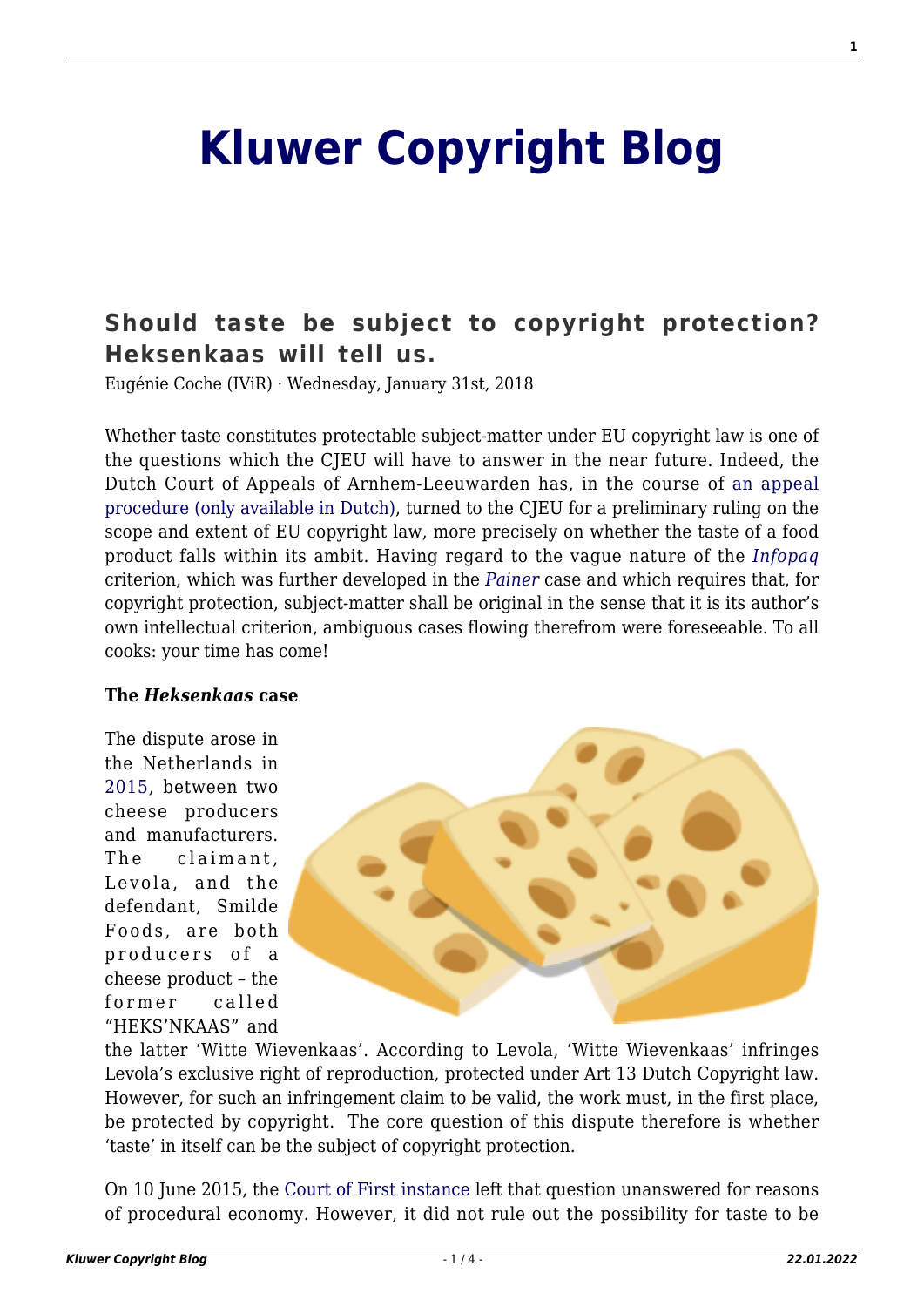copyright-protected. Instead, it explicitly stated that, in the event such protection were to cover taste, the claimant would still need to describe which elements of the taste meet the 'originality' criterion. In the eye of the Court, Levola had failed to do so and, therefore, an essential pillar for copyright protection was lacking. Unlike the Court of First instance, the [Court of Appeal](https://uitspraken.rechtspraak.nl/inziendocument?id=ECLI:NL:GHARL:2017:6697) centred its attention on the possibility for taste to be protected under EU Copyright law and therefore referred two questions, each consisting of four sub-questions, to the CJEU. Whereas all questions deserve equal attention and may have an impact on the future of EU copyright law, the decisive question, upon which all other questions are dependent, is the first question phrased as follows:

'Does Union law preclude the taste of food – as the author's own intellectual creation – from being protected by copyright?'

The answer to that question will most probably come as a relief to all Dutch cheese producers – in the sense that it will clarify the issue – as this is not the only dispute in which Levola claimed copyright infringement of its HEKS'NKAAS cheese. Indeed, on 3 May 2017, Levola similarly claimed, before the Dutch [Court of The Hague,](https://uitspraken.rechtspraak.nl/inziendocument?id=ECLI:NL:RBDHA:2017:4384#_c53dcbdf-9e83-4f0c-962f-e23fa95dde95) that the cheese 'Magic Cheese', which is brought onto the market by the European Food Company, constitutes an infringement of copyright because of its similar taste.

### **Taste and smell**

The main ground on which Levola based its claim is the 2006 judgment of the Dutch Supreme Court in the *[Lancôme](https://uitspraken.rechtspraak.nl/inziendocument?id=ECLI:NL:HR:2006:AU8940)* case, in which the Court held that perfumes are eligible for copyright protection where they are perceptible – in this case, through smell – and original. The fact that there are some limits as to the human capacity to distinguish smells; that not all humans perceive the same quantity of smells; and that the copyright provisions and limitations do not all lend themselves easily to the subject-matter of smell do not, according to the Court, rule out perfumes being eligible for copyright protection. Arguably, if this line of reasoning is followed, it does not seem far-fetched to consider the taste of food as also being capable of copyright protection.

Indeed, the 'perceptibility' criterion could be met. While the smell of a perfume can be perceived through human olfactory senses, the taste of food can be perceived through human palate senses. The fact that taste, just like smell, has a subjective character – in the sense that everyone perceives it differently – should not be a valid reason for excluding it from copyright protection as, to some extent, it could be said that works of art also tend to be subjectively perceived and understood. However, it should be borne in mind that the *Lancôme* case was decided in 2006 and thus before the CJEU ruled on the *Infopaq* case. Having regard to this, the [French Court de Cassation](https://www.legifrance.gouv.fr/affichJuriJudi.do?idTexte=JURITEXT000028329512) maintained its earlier position by deciding, in 2013, that the smell of a perfume could not be a protectable subject-matter under copyright law. Whereas the main reason for denying such protection was, [in 2006](https://www.legifrance.gouv.fr/affichJuriJudi.do?oldAction=rechJuriJudi&idTexte=JURITEXT000007056062&fastReqId=257361910&fastPos=1), that perfumes are simply the product of applied know-how (and therefore not the creation of an expression), the main obstacle, in 2013, was formed by the unidentifiable character of perfumes. Importantly, the CJEU has never settled the issue and ruled on that matter.

**2**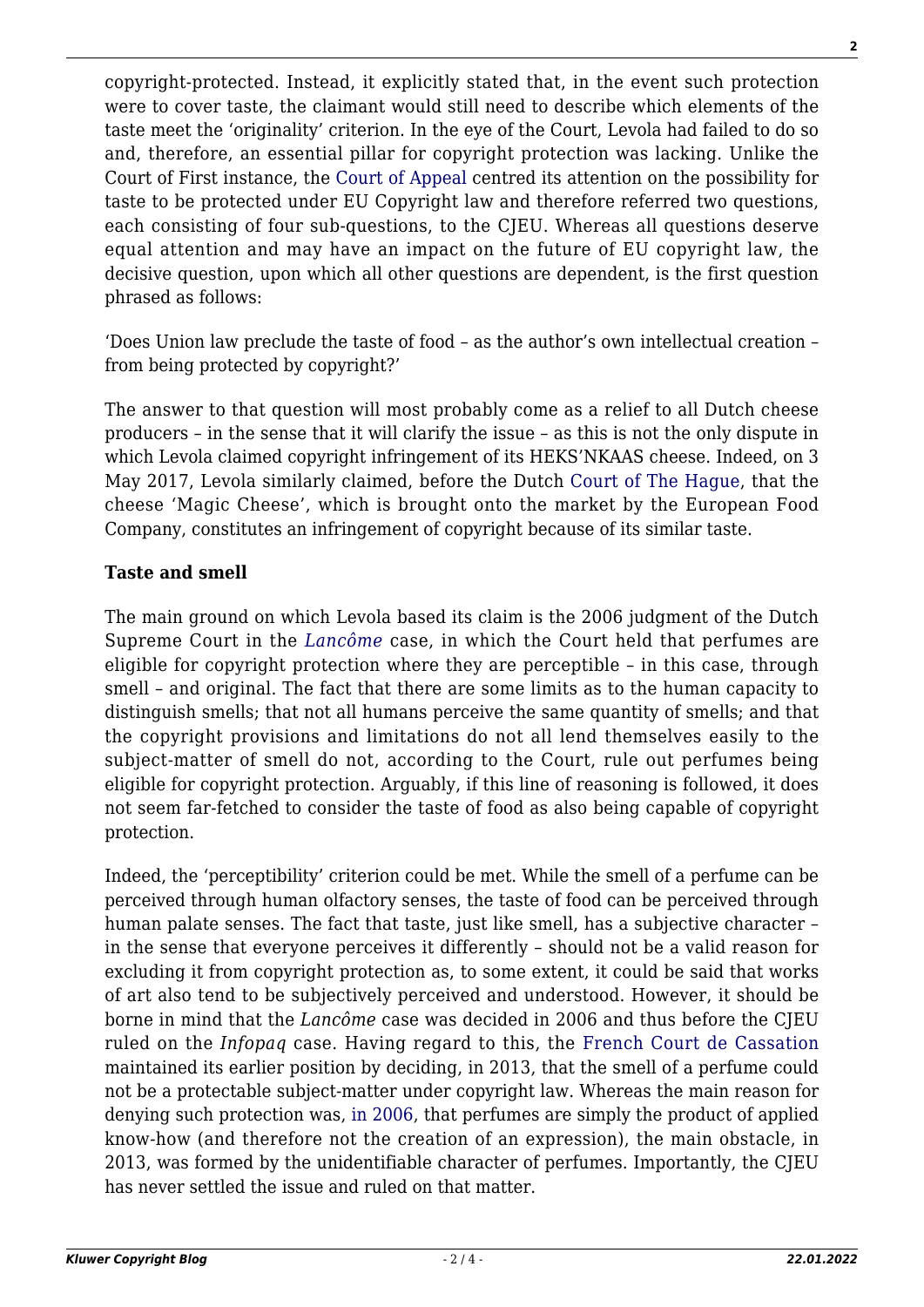**3**

The unidentifiable character of the taste of food also clearly forms an obstacle with regards to its plausible copyright protection. While the Dutch Supreme Court ruled in the Lancôme case that the smell of a perfume cannot be reduced to its ingredients or formula, the [Court of The Hague](https://uitspraken.rechtspraak.nl/inziendocument?id=ECLI:NL:RBDHA:2017:4384), in the dispute concerning 'Magic Cheese' and 'HEKS'NKAAS, did take into account the ingredients of the cheese at issue in order to conclude whether creative choices had been made. Moreover, that same Court agreed to actually taste the cheese in order to determine whether it contained some surprising elements capable of making it an 'original' work (see *[Painer](http://curia.europa.eu/juris/document/document.jsf;jsessionid=9ea7d2dc30dc0bf61246a1394e2ea3a689e61cfa00e6.e34KaxiLc3qMb40Rch0SaxyNaxf0?text=&docid=115785&pageIndex=0&doclang=EN&mode=lst&dir=&occ=first&part=1&cid=529242)*). In contrast, the [Court of first instance of Gelderland](https://uitspraken.rechtspraak.nl/inziendocument?id=ECLI:NL:RBGEL:2015:4674) rejected the idea of 'tasting' the food altogether. However, as all culinary experts amongst us will argue: how could something as 'dynamic' as the taste of food be reduced to something as 'static' as its recipe.

Another feature of the taste of food, which emphasises even more its 'unidentifiable' character and which distinguishes it from all existing copyright-protected works is its evolving character. As was pointed out by Smilde Foods, the defendant in the dispute, taste varies in accordance with its age, exposure to air, environmental temperature and when in time it is consumed in relation to its expiry date. Looking at it from this angle, it could be claimed that "the" taste of a food product does not exist. Furthermore, having regard to Art 2(1) of the Berne Convention, it could be argued that protecting taste would be contrary to the original objectives of copyright law. Indeed, all examples listed in that provision are works which are capable of either being heard or seen. Therefore, whether taste *should* be protected by copyright (unlike *'can'* be) is a crucial question which should not be overlooked by the CJEU. Keeping in mind that the cheese at issue (the process for obtaining it) could be protected by patent law (which was obtained in 2012) and that its brand could be protected by trademark law, is it really desirable to also have its taste protected by copyright law?

The least that can be said is that the CJEU ruling will provide us with some clarification on the scope of copyright law. However, if the taste of food turns out to be protected under EU law, clarification on how infringement should be assessed by the relevant courts would also be much welcomed (*nota bene*: this is also one of the preliminary questions referred by the Dutch Court of Appeal). In any case, Levola can be satisfied of one thing: the CJEU will not soon forget the taste of "HEKS'NKAAS".

## **Kluwer IP Law**

The **2021 Future Ready Lawyer survey** showed that 81% of the law firms expect to view technology as an important investment in their future ability to thrive. With

*To make sure you do not miss out on regular updates from the Kluwer Copyright Blog, please subscribe [here.](http://copyrightblog.kluweriplaw.com/newsletter)*